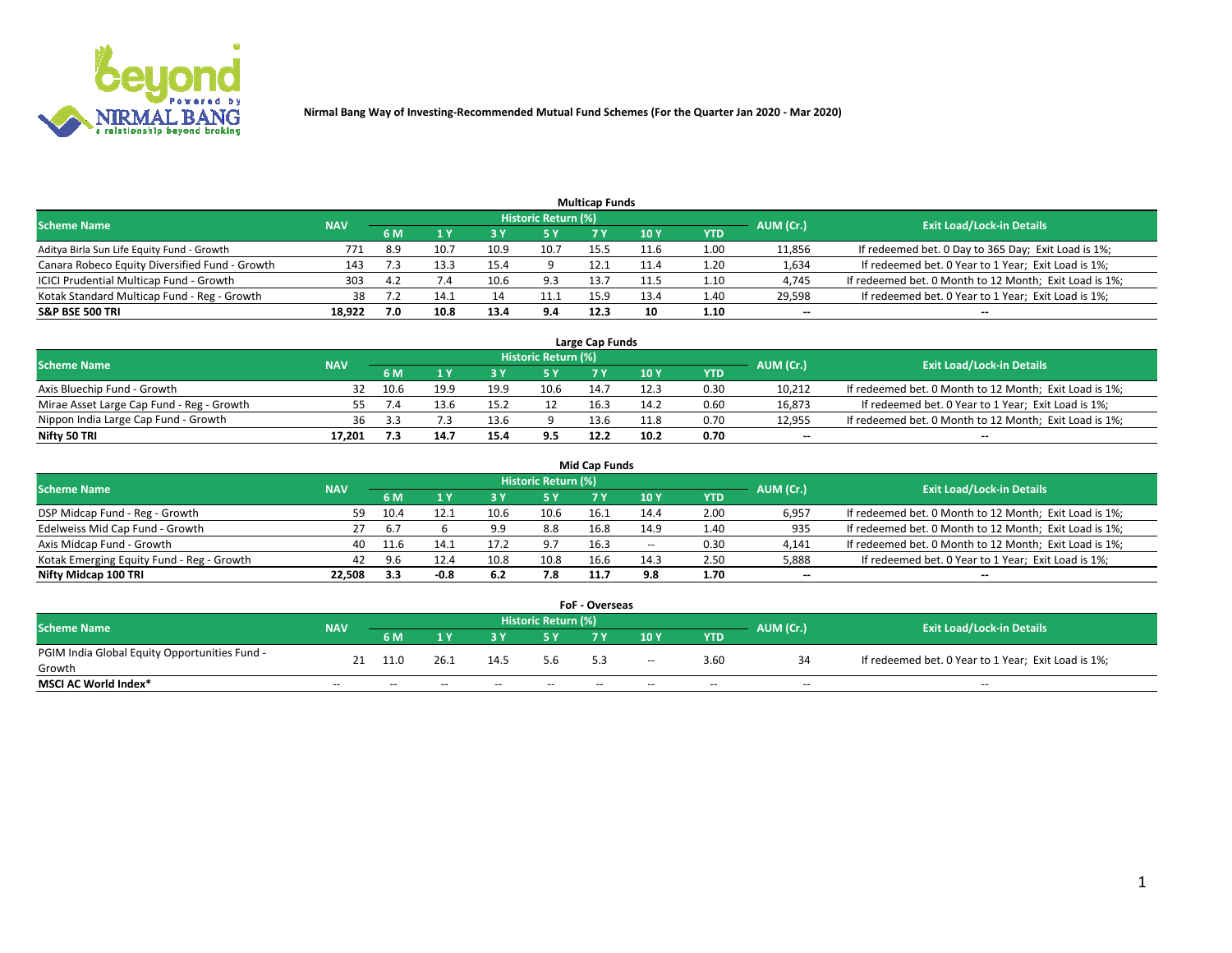

| Large & Midcap                                   |            |      |      |          |                     |      |      |      |           |                                                     |  |  |  |  |
|--------------------------------------------------|------------|------|------|----------|---------------------|------|------|------|-----------|-----------------------------------------------------|--|--|--|--|
| <b>Scheme Name</b>                               | <b>NAV</b> |      |      |          | Historic Return (%) |      |      |      | AUM (Cr.) | <b>Exit Load/Lock-in Details</b>                    |  |  |  |  |
|                                                  |            | 6 M  |      |          | 5 Y                 |      | 10Y  | YTD  |           |                                                     |  |  |  |  |
| Canara Robeco Emerging Equities - Growth         | 98         |      | 10.2 |          | 11.9                | 19.7 | 17.7 | 1.50 | 5,339     | If redeemed bet. 0 Year to 1 Year; Exit Load is 1%; |  |  |  |  |
| Invesco India Growth Opportunities Fund - Growth |            | -95  |      |          | 10.7                | 14.9 | 12.4 | 0.90 | 2,239     | If redeemed bet. 0 Year to 1 Year; Exit Load is 1%; |  |  |  |  |
| Principal Emerging Bluechip Fund - Growth        | 109        | 8.8  |      | <u>.</u> | ᆠᆠ                  | 17.9 | 14.2 | 1.30 | 2,117     | If redeemed bet. 0 Year to 1 Year; Exit Load is 1%; |  |  |  |  |
| NIFTY Large Midcap 250 TRI                       | 7.505      | -6.6 |      | 12.7     | 10                  | 13.6 | 10.9 | 1.20 | $\sim$    | $-$                                                 |  |  |  |  |

| <b>Focused Funds</b>             |            |      |      |      |                     |      |       |      |           |                                                        |  |  |  |
|----------------------------------|------------|------|------|------|---------------------|------|-------|------|-----------|--------------------------------------------------------|--|--|--|
| <b>Scheme Name</b>               | <b>NAV</b> |      |      |      | Historic Return (%) |      |       |      | AUM (Cr.) | <b>Exit Load/Lock-in Details</b>                       |  |  |  |
|                                  |            | 6 M  |      |      |                     |      | 10 Y  | YTD  |           |                                                        |  |  |  |
| Axis Focused 25 Fund - Growth    |            | 12.0 |      | 18.6 | 12.9                | 14.7 | $- -$ | 0.80 | 9.110     | If redeemed bet. 0 Month to 12 Month; Exit Load is 1%; |  |  |  |
| SBI Focused Equity Fund - Growth | 154        | 8.6  | 18.1 |      | 11.4                | 13.9 | 16.3  | 0.50 | 6.924     | If redeemed bet. 0 Year to 1 Year; Exit Load is 1%;    |  |  |  |
| <b>S&amp;P BSE 500 TRI</b>       | 18.922     | 7.0  | 10.8 | 13.4 | 9.4                 | 12.3 |       | 1.10 | $\sim$    | $- -$                                                  |  |  |  |

| <b>Small Cap Funds</b>                         |            |           |        |                            |      |      |       |            |           |                                                     |  |  |  |  |
|------------------------------------------------|------------|-----------|--------|----------------------------|------|------|-------|------------|-----------|-----------------------------------------------------|--|--|--|--|
| <b>Scheme Name</b>                             | <b>NAV</b> |           |        | <b>Historic Return (%)</b> |      |      |       |            | AUM (Cr.) | <b>Exit Load/Lock-in Details</b>                    |  |  |  |  |
|                                                |            | <b>6M</b> |        |                            | 5 Y  | 7 Y  | 10Y   | <b>YTD</b> |           |                                                     |  |  |  |  |
| Franklin India Smaller Companies Fund - Growth | 51         | $-0.7$    | $-2.6$ | 3.9                        | 6.7  | 16.6 | 14.3  | 2.50       | 6.929     | If redeemed bet. 0 Year to 1 Year; Exit Load is 1%; |  |  |  |  |
| HDFC Small Cap Fund - Growth                   | 39         | $-3.9$    | $-7.4$ | 10                         |      | 13.8 | 11.3  | 2.40       | 9,233     | If redeemed bet. 0 Year to 1 Year; Exit Load is 1%; |  |  |  |  |
| L&T Emerging Businesses Fund - Reg - Growth    | 23         | 0.3       | $-4.8$ | 8.7                        | 10.6 | $-$  | $- -$ | 2.20       | 5,941     | If redeemed bet. 0 Year to 1 Year; Exit Load is 1%; |  |  |  |  |
| SBI Small Cap Fund - Growth                    | 55         | 8.7       | 9.3    | 14.4                       | 13.6 | 22.9 | 17.4  | 1.90       | 3,156     | If redeemed bet. 0 Year to 1 Year; Exit Load is 1%; |  |  |  |  |
| Nifty Smallcap 100 TRI                         | 7.439      |           |        | 0.3                        | 3.8  | 7.9  | 6.4   | 3.80       | $\sim$    | $- -$                                               |  |  |  |  |

## **ELSS Schemes (Tax Saving u/s 80-C)**

| <b>Scheme Name</b>                           | <b>NAV</b> |      |      | <b>Historic Return (%)</b> |           |                          |        |      | AUM (Cr.) | <b>Exit Load/Lock-in Details</b> |
|----------------------------------------------|------------|------|------|----------------------------|-----------|--------------------------|--------|------|-----------|----------------------------------|
|                                              |            | 6 M  | 4 Y  | 73 Y                       | <b>5Y</b> | 7 Y                      | $-10V$ | YTD  |           |                                  |
| Aditya Birla Sun Life Tax Relief 96 - Growth | 33         | -8.4 |      | 12.3                       | 9.9       | 15.3                     | 11.4   | 0.80 | 10,029    | Nil                              |
| Axis Long Term Equity Fund - Growth          | 50         | 11.0 | 18.9 | 17.4                       | 11.3      | 18.6                     | 17.4   | 0.70 | 21,473    | Nil                              |
| Canara Robeco Equity Tax Saver Fund - Growth | 69         | 5.b  | 10.8 | 13.9                       | 8.6       | 12.5                     | 11.9   | 0.50 | 1,005     | Nil                              |
| Invesco India Tax Plan - Growth              | 54         | 8.0  |      | 13.1                       | 10        | 15.3                     | 13.3   | 0.70 | 988       | Nil                              |
| Mirae Asset Tax Saver Fund - Reg - Growth    | 19         | 9.9  | 16.1 | 17.6                       | $\sim$    | $\overline{\phantom{a}}$ | --     | 1.50 | 3,066     | Nil                              |
| S&P BSE 200 TRI                              | 6.131      |      | 11.9 | 14.1                       | 9.7       | 12.6                     | 10.2   | 0.90 | $- -$     | $- -$                            |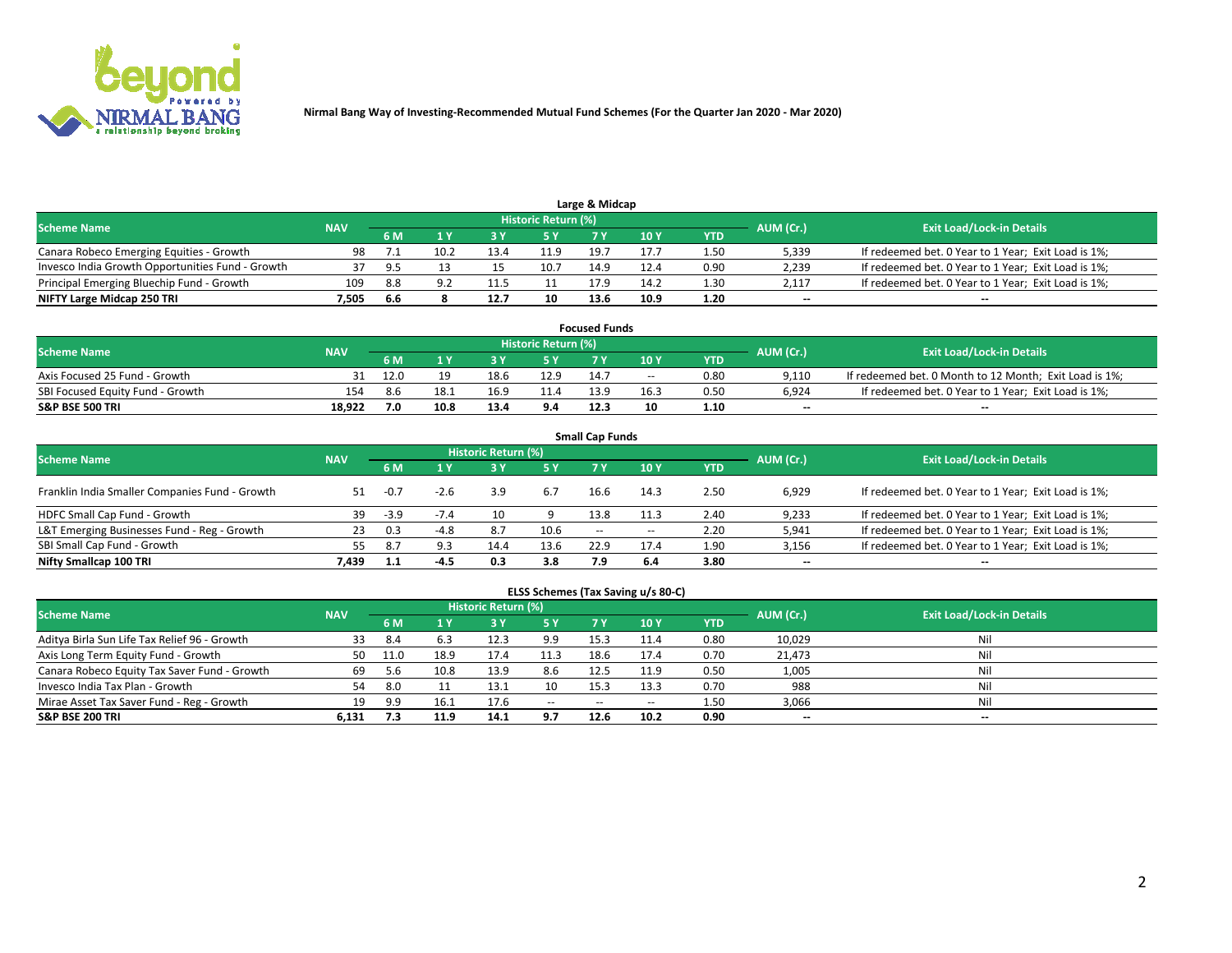

| <b>Contra/Value Fund</b>                                                                                        |        |      |      |      |      |      |      |            |        |                                                     |  |  |  |  |
|-----------------------------------------------------------------------------------------------------------------|--------|------|------|------|------|------|------|------------|--------|-----------------------------------------------------|--|--|--|--|
| <b>Historic Return (%)</b><br><b>Exit Load/Lock-in Details</b><br>AUM (Cr.)<br><b>Scheme Name</b><br><b>NAV</b> |        |      |      |      |      |      |      |            |        |                                                     |  |  |  |  |
|                                                                                                                 |        | 6 M  |      |      | 5 Y  | 7 V  | 10Y  | <b>YTD</b> |        |                                                     |  |  |  |  |
| Kotak India EQ Contra Fund - Reg - Growth                                                                       | 56     | 7.8  | 12.6 | 15.2 | 9.9  | 13.1 | 10.7 | 1.40       | 882    | If redeemed bet. 0 Year to 1 Year; Exit Load is 1%; |  |  |  |  |
| Invesco India Contra Fund - Growth                                                                              | 50     | -6.9 |      | 13.9 | 10.8 | 16   | 12.4 | 1.50       | 4,596  | If redeemed bet. 0 Year to 1 Year; Exit Load is 1%; |  |  |  |  |
| UTI Value Opportunities Fund - Growth                                                                           |        | 9.4  |      |      | 6.3  | 10.7 | 10.3 | 1.20       | 4,560  | If redeemed bet. 0 Year to 1 Year; Exit Load is 1%; |  |  |  |  |
| Nippon India Value Fund - Growth                                                                                | 76     |      | 6.9  | 11.6 | 8.1  |      | 10.1 | 0.80       | 3,133  | If redeemed bet. 0 Year to 1 Year; Exit Load is 1%; |  |  |  |  |
| <b>S&amp;P BSE 500 TRI</b>                                                                                      | 18,922 | 7.0  | 10.8 | 13.4 | 9.4  | 12.3 | 10   | 1.10       | $\sim$ | $- -$                                               |  |  |  |  |

| Sector/Thematic                                                           |            |      |      |                     |           |       |                          |            |                          |                                                        |  |  |  |  |
|---------------------------------------------------------------------------|------------|------|------|---------------------|-----------|-------|--------------------------|------------|--------------------------|--------------------------------------------------------|--|--|--|--|
| <b>Scheme Name</b>                                                        | <b>NAV</b> |      |      | Historic Return (%) |           |       |                          |            | AUM (Cr.)                | <b>Exit Load/Lock-in Details</b>                       |  |  |  |  |
|                                                                           |            | 6 M  | 1 Y  | 73 Y                | <b>5Y</b> | 7 Y   | 10Y                      | <b>YTD</b> |                          |                                                        |  |  |  |  |
| Canara Robeco Consumer Trends Fund - Reg -<br>Growth                      | 43         | 10.3 | 12.7 | 16.5                | 11.3      | 14.4  | 14.5                     | 0.0        | 374                      | If redeemed bet. 0 Year to 1 Year; Exit Load is 1%;    |  |  |  |  |
| Mirae Asset Great Consumer Fund - Growth                                  | 38         | 12.6 | 9.9  | 18                  | 12        | 15.6  | $\overline{\phantom{a}}$ | 1.00       | 961                      | If redeemed bet. 0 Year to 1 Year; Exit Load is 1%;    |  |  |  |  |
| ICICI Prudential Technology Fund - Growth                                 | 59         | 3.8  | 3.4  | 14.8                | 7.5       | 16.9  | 15.6                     | 1.70       | 409                      | If redeemed bet. 0 Day to 15 Day; Exit Load is 1%;     |  |  |  |  |
| Nippon India Pharma Fund - Growth                                         | 153        | 9.1  |      | 4.7                 | 3.6       | 11.9  | 13.3                     | 0.60       | 2,417                    | If redeemed bet. 0 Year to 1 Year; Exit Load is 1%;    |  |  |  |  |
| BNP Paribas India Consumption Fund - Reg - Growth                         | 13         | 14.2 | 19.5 | $- -$               | $- -$     | $- -$ | $- -$                    | 1.40       | 467                      | If redeemed bet. 0 Month to 12 Month; Exit Load is 1%; |  |  |  |  |
| ICICI Prudential Banking and Financial Services Fund -<br>Retail - Growth | 70         | 4.6  | 12.8 | 17.5                | 13.4      | 16.9  | 16.8                     | 0.60       | 3,592                    | If redeemed bet. 0 Day to 15 Day; Exit Load is 1%;     |  |  |  |  |
| <b>S&amp;P BSE 500 TRI</b>                                                | 18.922     | 7.0  | 10.8 | 13.4                | 9.4       | 12.3  | 10                       | 1.10       | $\overline{\phantom{a}}$ | $\overline{\phantom{a}}$                               |  |  |  |  |

| <b>Dynamic Asset Allocation Funds</b>                      |            |     |      |                     |               |      |                 |            |                          |                                                          |  |  |  |
|------------------------------------------------------------|------------|-----|------|---------------------|---------------|------|-----------------|------------|--------------------------|----------------------------------------------------------|--|--|--|
| <b>Scheme Name</b>                                         | <b>NAV</b> |     |      | Historic Return (%) |               |      |                 |            | AUM (Cr.)                | <b>Exit Load/Lock-in Details</b>                         |  |  |  |
|                                                            |            | 6 M |      | 3 Y                 | 5 Y           | 7 Y  | 10 <sub>Y</sub> | <b>YTD</b> |                          |                                                          |  |  |  |
| ICICI Prudential Balanced Advantage Fund - Reg -<br>Growth | 38         |     |      | 10.4                | 9.2           | 11.9 | 12              | 0.40       | 28,528                   | If redeemed bet. 0 Year to 1 Year; Exit Load is 1%;      |  |  |  |
| Invesco India Dynamic Equity Fund - Growth                 | 30         | 3.7 | 9.9  | 10                  | 8             | 11.8 | 10.1            | 0.30       | 893                      | If redeemed bet. 0 Month to 3 Month; Exit Load is 0.25%; |  |  |  |
| Nippon India Balanced Advantage Fund - Growth              | 95         | 3.6 | 8.3  | 10.4                | 8             |      | 10.2            | 0.40       | 2,694                    | If redeemed bet. 0 Month to 12 Month; Exit Load is 1%;   |  |  |  |
| HDFC Balanced Advantage Fund - Growth                      | 203        | 0.9 |      | 12.2                | 8.8           | 11.2 | 10.5            | 0.50       | 44,498                   | If redeemed bet. 0 Year to 1 Year; Exit Load is 1%;      |  |  |  |
| SBI Dynamic Asset Allocation Fund - Reg - Growth           | 14         | 4.9 | 6.2  | 10.3                | $\sim$ $\sim$ | --   | --              | 0.60       | 677                      | If redeemed bet. 0 Month to 12 Month; Exit Load is 1%;   |  |  |  |
| NIFTY 50 Hybrid Composite Debt 65:35 Index                 | 10,622     | 6.0 | 13.6 | 12.6                | 9.3           | 11   | 9.7             | 0.50       | $\overline{\phantom{a}}$ | $- -$                                                    |  |  |  |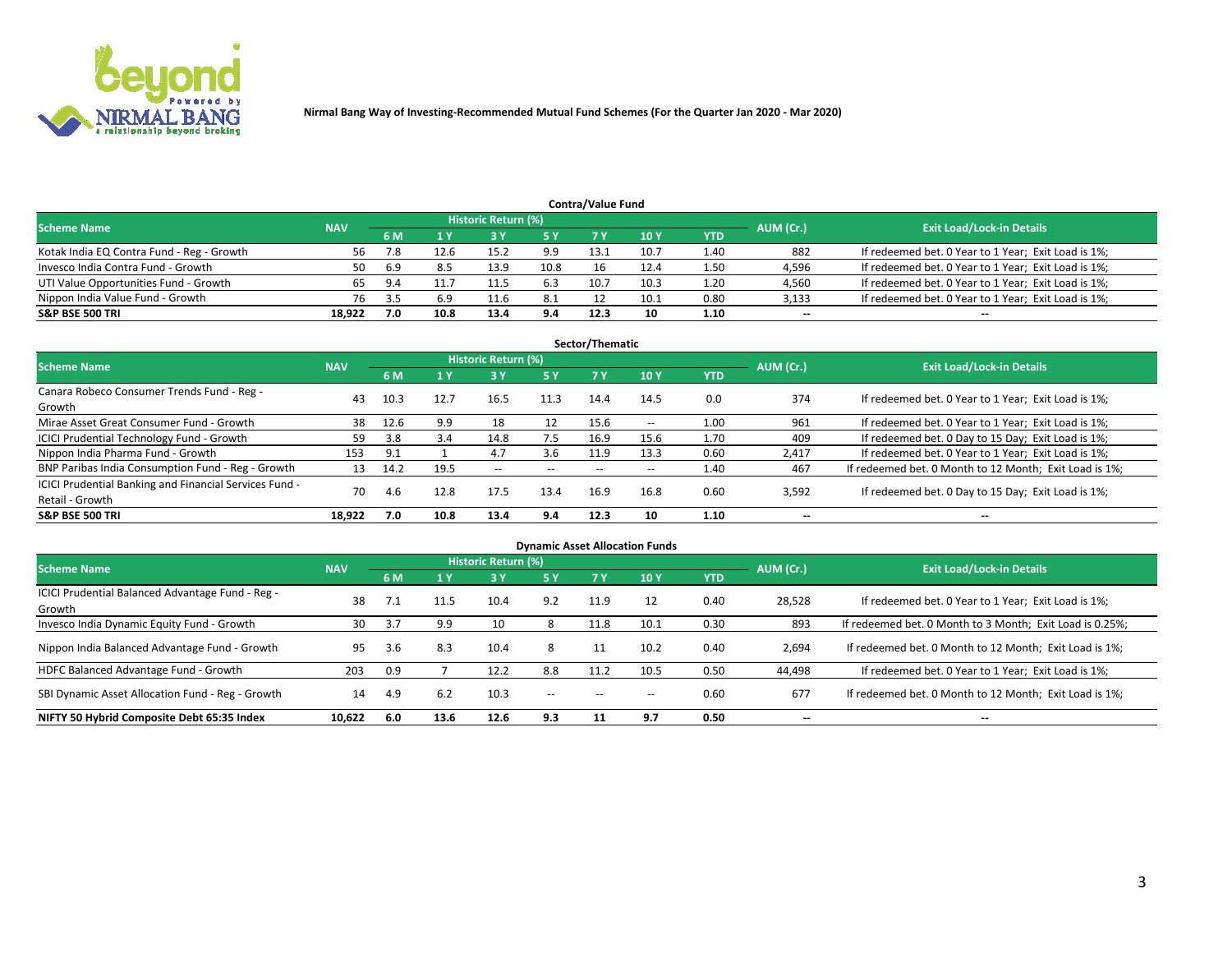

| <b>Hybrid Aggressive</b>                                                                                        |        |     |      |      |               |       |       |      |                          |                                                        |  |  |  |  |
|-----------------------------------------------------------------------------------------------------------------|--------|-----|------|------|---------------|-------|-------|------|--------------------------|--------------------------------------------------------|--|--|--|--|
| <b>Historic Return (%)</b><br><b>Exit Load/Lock-in Details</b><br>AUM (Cr.)<br><b>Scheme Name</b><br><b>NAV</b> |        |     |      |      |               |       |       |      |                          |                                                        |  |  |  |  |
|                                                                                                                 |        | 6 M |      |      | 5 Y           |       | 10Y   | YTD  |                          |                                                        |  |  |  |  |
| ICICI Prudential Equity & Debt Fund - Growth                                                                    | 141    |     | 9.9  | 9.8  | 9.2           | 13.8  | 13.3  | 0.60 | 23,073                   | If redeemed bet. 0 Year to 1 Year; Exit Load is 1%;    |  |  |  |  |
| Mirae Asset Hybrid - Equity Fund - Reg - Growth                                                                 | 16     | 6.4 | 12.8 | 12.8 | $\sim$ $\sim$ | $- -$ | $- -$ | 0.70 | 3,190                    | If redeemed bet. 0 Year to 1 Year; Exit Load is 1%;    |  |  |  |  |
| SBI Equity Hybrid Fund - Growth                                                                                 | 147    | 8.0 |      | 12.9 | 9.9           | 14.2  |       | 0.70 | 31,620                   | If redeemed bet. 0 Month to 12 Month; Exit Load is 1%; |  |  |  |  |
| Canara Robeco Equity Hybrid Fund - Growth                                                                       | 170    |     | 12.6 |      | 9.2           |       | 12.1  | 1.00 | 2,824                    | If redeemed bet. 0 Year to 1 Year; Exit Load is 1%;    |  |  |  |  |
| NIFTY 50 Hybrid Composite Debt 65:35 Index                                                                      | 10,622 | 6.0 | 13.6 | 12.6 | 9.3           |       | ດ 7   | 0.50 | $\overline{\phantom{a}}$ | $- -$                                                  |  |  |  |  |

|                                            |            |           |                                  |                | Arbitrage Fund |     |            |        |                                                          |
|--------------------------------------------|------------|-----------|----------------------------------|----------------|----------------|-----|------------|--------|----------------------------------------------------------|
| <b>Scheme Name</b>                         | <b>NAV</b> | AUM (Cr.) | <b>Exit Load/Lock-in Details</b> |                |                |     |            |        |                                                          |
|                                            |            | l M       | <b>M</b>                         | 1 <sub>V</sub> |                |     | <b>YTD</b> |        |                                                          |
| IDFC Arbitrage Fund - Reg - Growth         | 24         |           | 4.8                              |                |                |     | 11.00      | 11,944 | If redeemed bet. 0 Month to 1 Month; Exit Load is 0.25%; |
| Kotak Equity Arbitrage Fund - Reg - Growth |            |           |                                  | 6.2            |                | b.4 | 10.30      | 17.486 | If redeemed bet. 0 Day to 30 Day; Exit Load is 0.25%;    |
| Nippon India Arbitrage Fund - Growth       | 20         |           |                                  |                |                |     | 10.20      | 10.528 | If redeemed bet. 0 Month to 1 Month; Exit Load is 0.25%; |

|                                          | <b>Equity Saver</b> |           |                                  |                          |                          |               |               |            |                          |                                                        |  |  |  |  |  |
|------------------------------------------|---------------------|-----------|----------------------------------|--------------------------|--------------------------|---------------|---------------|------------|--------------------------|--------------------------------------------------------|--|--|--|--|--|
| Scheme Name                              | <b>NAV</b>          | AUM (Cr.) | <b>Exit Load/Lock-in Details</b> |                          |                          |               |               |            |                          |                                                        |  |  |  |  |  |
|                                          |                     | 6 M       |                                  |                          | 5 Y                      |               | $\sqrt{10}$ Y | <b>YTD</b> |                          |                                                        |  |  |  |  |  |
| Axis Equity Saver Fund - Reg - Growth    |                     | 5.0       |                                  | $\alpha$ .               | $\sim$                   | $- -$         | $- -$         | 0.70       | 812                      | If redeemed bet. 0 Month to 12 Month; Exit Load is 1%; |  |  |  |  |  |
| Kotak Equity Savings Fund - Reg - Growth |                     | 5.በ       |                                  | 8.4                      |                          | $\sim$ $\sim$ | $- -$         | 0.30       | 1,843                    | If redeemed bet. 0 Year to 1 Year; Exit Load is 1%;    |  |  |  |  |  |
| CRISIL Hybrid 50+50 - Moderate Index*    |                     | $-$       | $-$                              | $\overline{\phantom{a}}$ | $\overline{\phantom{a}}$ | $\sim$        | --            | $\sim$     | $\overline{\phantom{a}}$ | $- -$                                                  |  |  |  |  |  |

| <b>Liquid Funds</b>              |            |      |     |                            |      |                          |            |                 |           |                                  |  |  |  |
|----------------------------------|------------|------|-----|----------------------------|------|--------------------------|------------|-----------------|-----------|----------------------------------|--|--|--|
| Scheme Name                      | <b>NAV</b> |      |     | <b>Historic Return (%)</b> |      |                          | <b>YTM</b> | Avg             | AUM (Cr.) | <b>Exit Load/Lock-in Details</b> |  |  |  |
|                                  |            | 1 W. | 2 W | 1 M                        | 3M   | 71 Y                     |            | <b>Maturity</b> |           |                                  |  |  |  |
| Axis Liquid Fund - Growth        | 2,166      |      |     |                            | 5.3  | b.b                      | 5.26       | $\sim$          | 29,119    | *Ref Footnote                    |  |  |  |
| IDFC Cash Fund - Reg - Growth    | 2.363      | 4.4  |     |                            |      |                          | 5.04       | $- -$           | 10,312    | *Ref Footnote                    |  |  |  |
| Kotak Liquid Fund - Reg - Growth | 3,953      | 4.5  |     |                            | ے. ر |                          |            | $ -$            | 27.114    | *Ref Footnote                    |  |  |  |
| <b>CRISIL Liquid Fund Index</b>  | $\sim$     | .50  | 5.6 |                            | 5.7  | $\overline{\phantom{a}}$ | $-$        | $-$             | $\sim$    | $\sim$                           |  |  |  |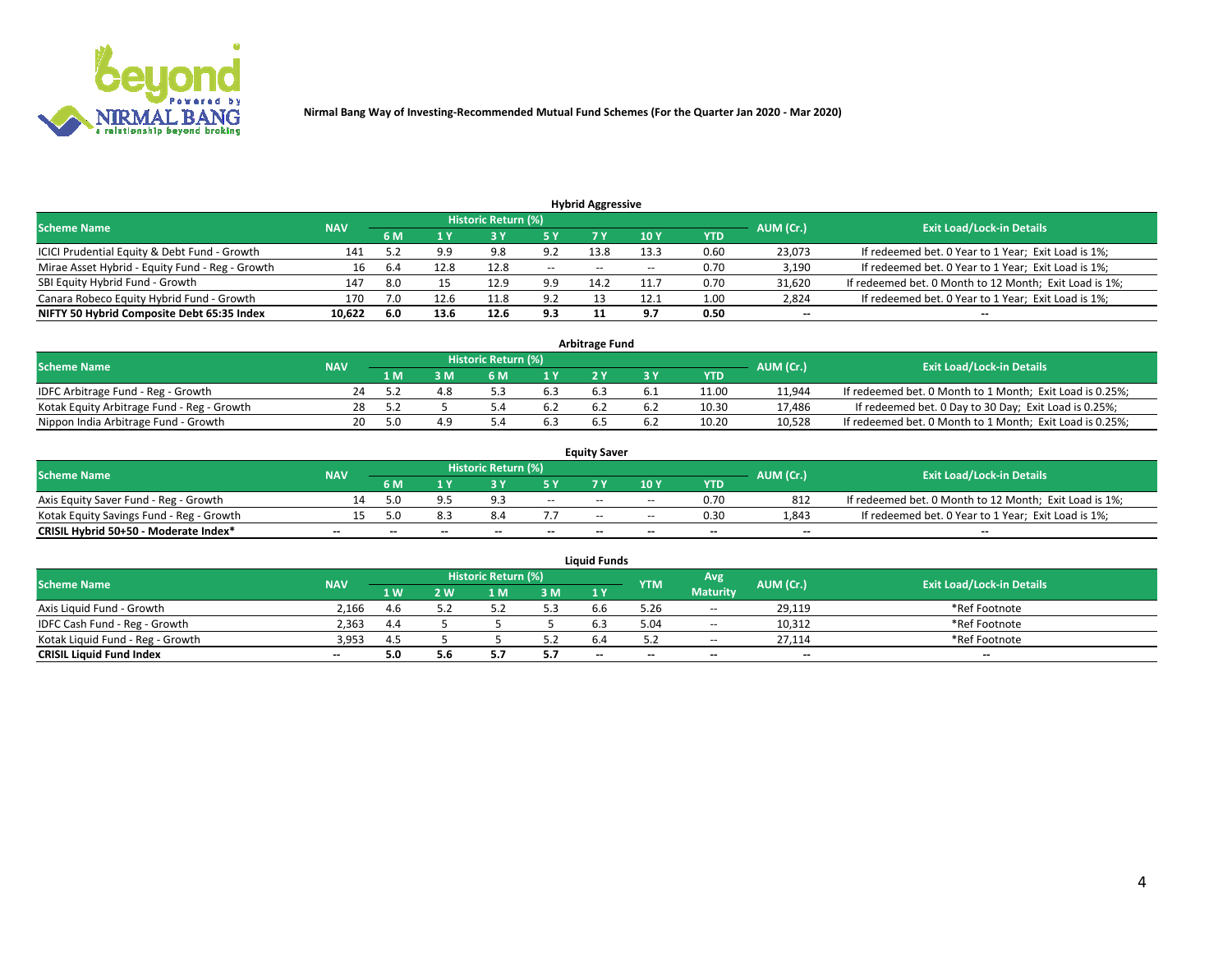

| <b>Ultra Short Fund</b>                       |            |      |     |                     |        |     |            |                 |           |                                  |  |  |  |
|-----------------------------------------------|------------|------|-----|---------------------|--------|-----|------------|-----------------|-----------|----------------------------------|--|--|--|
| <b>Scheme Name</b>                            | <b>NAV</b> |      |     | Historic Return (%) |        |     | <b>YTM</b> | Avg             | AUM (Cr.) | <b>Exit Load/Lock-in Details</b> |  |  |  |
|                                               |            | 1 M  | 3 M | 6 M                 | 1 Y    | 3 Y |            | <b>Maturity</b> |           |                                  |  |  |  |
| IDFC Ultra Short Term Fund - Reg - Growth     |            |      |     |                     |        | $-$ | ۔ 69. ذ    | $- -$           | 4.408     | Nil                              |  |  |  |
| Sundaram Ultra Short Term Fund - Reg - Growth |            |      |     |                     | $\sim$ | $-$ |            | $\sim$          | 362       | Nil                              |  |  |  |
| L&T Ultra Short Term Fund - Growth            |            |      | ۰۵. | b.ŏ                 |        |     | 8.د        | 0.49            | 2,454     | Nil                              |  |  |  |
| <b>NIFTY Ultra Short Duration Debt Index</b>  | 4,006      | -6.1 | 6.5 |                     | 7.8    |     | --         | $-$             | $- -$     | $- -$                            |  |  |  |

| <b>Monev Market Fund</b>                         |            |     |     |                     |                          |        |            |                 |           |                                  |  |  |  |
|--------------------------------------------------|------------|-----|-----|---------------------|--------------------------|--------|------------|-----------------|-----------|----------------------------------|--|--|--|
| <b>Scheme Name</b>                               | <b>NAV</b> |     |     | Historic Return (%) |                          |        | <b>YTM</b> | Avg             | AUM (Cr.) | <b>Exit Load/Lock-in Details</b> |  |  |  |
|                                                  |            | 1 M | 3 M | 6 M                 | 1Y                       | 3Y     |            | <b>Maturity</b> |           |                                  |  |  |  |
| Aditya Birla Sun Life Money Manager Fund - Reg - | 265        | 6.0 | 6.1 |                     |                          |        | 5.53       | $\sim$ $\sim$   | 10,878    | Nil                              |  |  |  |
| Growth                                           |            |     |     |                     |                          |        |            |                 |           |                                  |  |  |  |
| Franklin India Savings Fund - Growth             |            |     |     |                     | 8.4                      |        | 5.52       | $\sim$ $\sim$   | 4,724     | Nil                              |  |  |  |
| Nippon India Money Market Fund - Growth          | 2.993      |     | 6.3 |                     |                          |        | 5.43       | $\sim$          | 3,805     | Nil                              |  |  |  |
| <b>CRISIL Liquid Fund Index</b>                  | $\sim$     |     | 5.7 |                     | $\overline{\phantom{a}}$ | $\sim$ | --         | $\sim$          | $\sim$    | $- -$                            |  |  |  |

| <b>Short Term Fund</b>                          |            |     |     |                            |     |            |            |                 |           |                                  |  |  |  |  |
|-------------------------------------------------|------------|-----|-----|----------------------------|-----|------------|------------|-----------------|-----------|----------------------------------|--|--|--|--|
| <b>Scheme Name</b>                              | <b>NAV</b> |     |     | <b>Historic Return (%)</b> |     |            | <b>YTM</b> | Avg             | AUM (Cr.) | <b>Exit Load/Lock-in Details</b> |  |  |  |  |
|                                                 |            | 1 M | 3 M | 6 M                        | 1Y  | <b>3 Y</b> |            | <b>Maturity</b> |           |                                  |  |  |  |  |
| Axis Short Term Fund - Growth                   |            |     | 8.7 |                            | 9.8 |            | 6.54       | $-$             | 4,404     | Nil                              |  |  |  |  |
| HDFC Short Term Debt Fund - Growth              | 22         | 9.2 | 9.3 | ۹R                         | 9.7 |            |            | 3.05            | 10,519    | Nil                              |  |  |  |  |
| IDFC Bond Fund - Short Term Plan - Reg - Growth | 41         | 6.9 | 8.2 |                            | 9.8 |            | 6.51       | $\sim$ $\sim$   | 11.757    | Nil                              |  |  |  |  |
| Kotak Bond Short Term Fund - Reg - Growth       |            | 8.3 | 7.9 | 8.3                        | 9.5 | 6.9        | 7.03       | $\sim$          | 10,602    | Nil                              |  |  |  |  |
| L&T Short Term Bond Fund - Reg - Growth         |            |     | 7.6 | 8.6                        | 9.4 |            | 6.67       | 2.24            | 4,866     | Nil                              |  |  |  |  |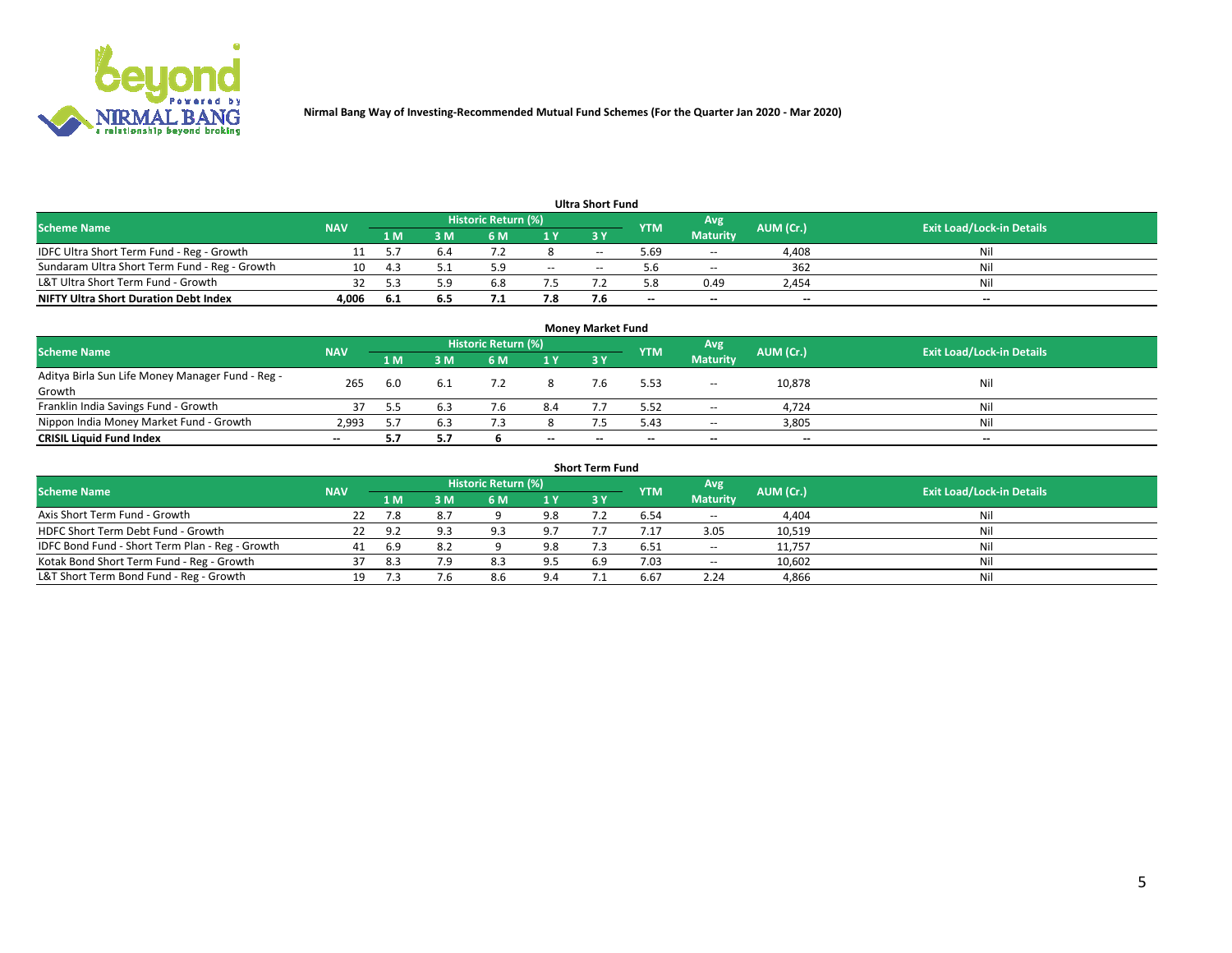

| <b>Low Duration Fund</b>                  |            |     |     |                            |     |    |            |                 |           |                                  |  |  |  |
|-------------------------------------------|------------|-----|-----|----------------------------|-----|----|------------|-----------------|-----------|----------------------------------|--|--|--|
| <b>Scheme Name</b>                        | <b>NAV</b> |     |     | <b>Historic Return (%)</b> |     |    | <b>YTM</b> | Avg             | AUM (Cr.) | <b>Exit Load/Lock-in Details</b> |  |  |  |
|                                           |            | 1 M | ያ M | 5 M                        |     | 2V |            | <b>Maturity</b> |           |                                  |  |  |  |
| Axis Treasury Advantage Fund - Growth     | 2.225      |     |     | 8.1                        | 8.8 |    | 5.87       | $-$             | 3,949     | Nil                              |  |  |  |
| Canara Robeco Savings Fund - Reg - Growth |            | 6.0 |     |                            |     |    | 5.9758     | 0.90            | 1,112     | Nil                              |  |  |  |
| IDFC Low Duration Fund - Reg - Growth     |            |     |     |                            | 8.3 |    | 5.81       | $\sim$ $\sim$   | 5,323     | Nil                              |  |  |  |

| <b>Banking &amp; PSU Bond Funds</b>            |            |        |     |                     |      |           |            |                 |           |                                  |  |  |  |
|------------------------------------------------|------------|--------|-----|---------------------|------|-----------|------------|-----------------|-----------|----------------------------------|--|--|--|
| <b>Scheme Name</b>                             | <b>NAV</b> |        |     | Historic Return (%) |      |           | <b>YTM</b> | Avg             | AUM (Cr.) | <b>Exit Load/Lock-in Details</b> |  |  |  |
|                                                |            | 1 M    | ያ M |                     | 1Y   | <b>3Y</b> |            | <b>Maturity</b> |           |                                  |  |  |  |
| HDFC Banking and PSU Debt Fund - Reg - Growth  |            |        |     | <b>a</b> :          | 10.1 |           | 7.24       | 3.05            | 4,848     | Nil                              |  |  |  |
| Kotak Banking and PSU Debt Fund - Reg - Growth | 46         | - 0. 7 |     | 8.6                 |      |           | 6.97       | $\sim$          | 4.204     | Nil                              |  |  |  |
| IDFC Banking & PSU Debt Fund - Reg - Growth    |            |        | 8.8 | 07                  | 11.3 |           | 6.67       | $- -$           | 12.627    | Nil                              |  |  |  |

| <b>Corporate Bond Funds</b>                         |            |      |      |                            |     |     |            |                  |           |                                                         |  |  |  |  |
|-----------------------------------------------------|------------|------|------|----------------------------|-----|-----|------------|------------------|-----------|---------------------------------------------------------|--|--|--|--|
| <b>Scheme Name</b>                                  | <b>NAV</b> |      |      | <b>Historic Return (%)</b> |     |     | <b>YTM</b> | Avg <sup>1</sup> | AUM (Cr.) | <b>Exit Load/Lock-in Details</b>                        |  |  |  |  |
|                                                     |            | 1 M  | : M  | 6 M                        | 1 Y | 3Y  |            | <b>Maturity</b>  |           |                                                         |  |  |  |  |
| ICICI Prudential Corporate Bond Fund - Reg - Growth | 21         | -9.1 | 8.7  | 8.7                        | 9.9 |     | 6.8        | $\sim$ $\sim$    | 11,339    | Nil                                                     |  |  |  |  |
| L&T Triple Ace Bond Fund - Reg - Growth             |            | 15.2 | 10.1 |                            |     | 6.3 | 7.58       | 8.28             | 2,298     | If redeemed bet. 0 Month to 3 Month; Exit Load is 0.5%; |  |  |  |  |
| Kotak Corporate Bond Fund - Std - Growth            | 2.649      |      | 8.1  |                            | 9.6 |     | 6.42       | $\sim$ $\sim$    | 4,418     | Nil                                                     |  |  |  |  |

| <b>Credit Risk Fund</b>                           |            |       |      |                            |     |                                 |            |                 |           |                                                           |  |  |  |
|---------------------------------------------------|------------|-------|------|----------------------------|-----|---------------------------------|------------|-----------------|-----------|-----------------------------------------------------------|--|--|--|
| <b>Scheme Name</b>                                | <b>NAV</b> |       |      | <b>Historic Return (%)</b> |     |                                 | <b>YTM</b> | Avg             | AUM (Cr.) | <b>Exit Load/Lock-in Details</b>                          |  |  |  |
|                                                   |            | 1 M   | 3 M  | 6 M                        | 1Y  | <b>3Y</b>                       |            | <b>Maturity</b> |           |                                                           |  |  |  |
| <b>ICICI Prudential Credit Risk Fund - Growth</b> | 21         | - Q 1 | 11.3 | 10                         | 9.5 | $\overline{ }$ . $\overline{ }$ | 9.2        | $-$             | 12,126    | If redeemed bet. 0 Year to 1 Year; Exit Load is 1%;       |  |  |  |
| Kotak Credit Risk Fund - Reg - Growth             |            | 9.9   | 9.8  | 9.5                        |     |                                 |            | $- -$           | 5,043     | If redeemed bet. 0 Year to 1 Year; Exit Load is 1%;       |  |  |  |
|                                                   |            |       |      |                            |     |                                 |            |                 |           | If redeemed bet. 0 Month to 12 Month; Exit Load is 3%; If |  |  |  |
| SBI Credit Risk Fund - Growth                     |            | 10.0  | 6.9  |                            | 6.6 | 6.4                             | 8.66       | $- -$           | 5,076     | redeemed bet. 12 Month to 24 Month; Exit Load is 1.5%; If |  |  |  |
|                                                   |            |       |      |                            |     |                                 |            |                 |           | redeemed bet. 24 Month to 36 Month; Exit Load is 0.75%;   |  |  |  |